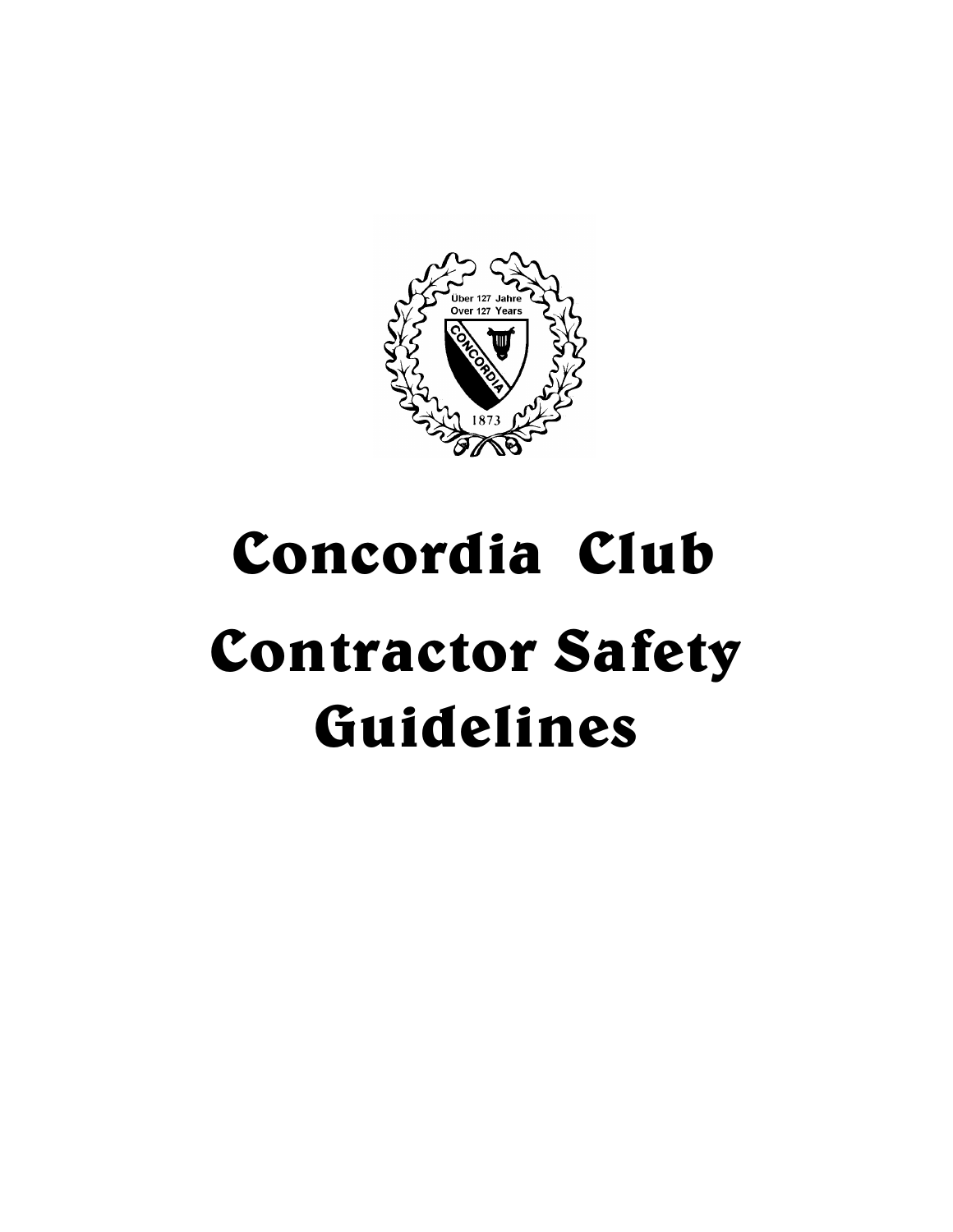# **TABLE OF CONTENTS**

| <b>TOPIC</b>                            | <b>PAGE</b>    |
|-----------------------------------------|----------------|
|                                         |                |
| Concordia Club Health and Safety Policy | 2              |
| <b>General Safety Rules</b>             | $\overline{3}$ |
| Code of Conduct                         | 5              |
| Housekeeping                            | $\overline{7}$ |
| Personal Protective Equipment           | 8              |
| <b>Machine Operation</b>                | 12             |
| <b>Hand Tools</b>                       | 12             |
| Fire Prevention                         | 13             |
| Use of Ladders                          | 15             |
| Vehicle and Pedestrian Traffic          | 16             |
| <b>Confined Space Entry</b>             | 17             |
| Lock-out/Tag-out                        | 17             |
| Welding/Burning                         | 18             |
| Line Breaking Permit                    | 18             |
| Accident/Illness                        | 19             |
| <b>Emergency Notification</b>           | 19             |
| <b>Insurance Requirements</b>           | 20             |
| Contractor's Safety Agreement           | 21             |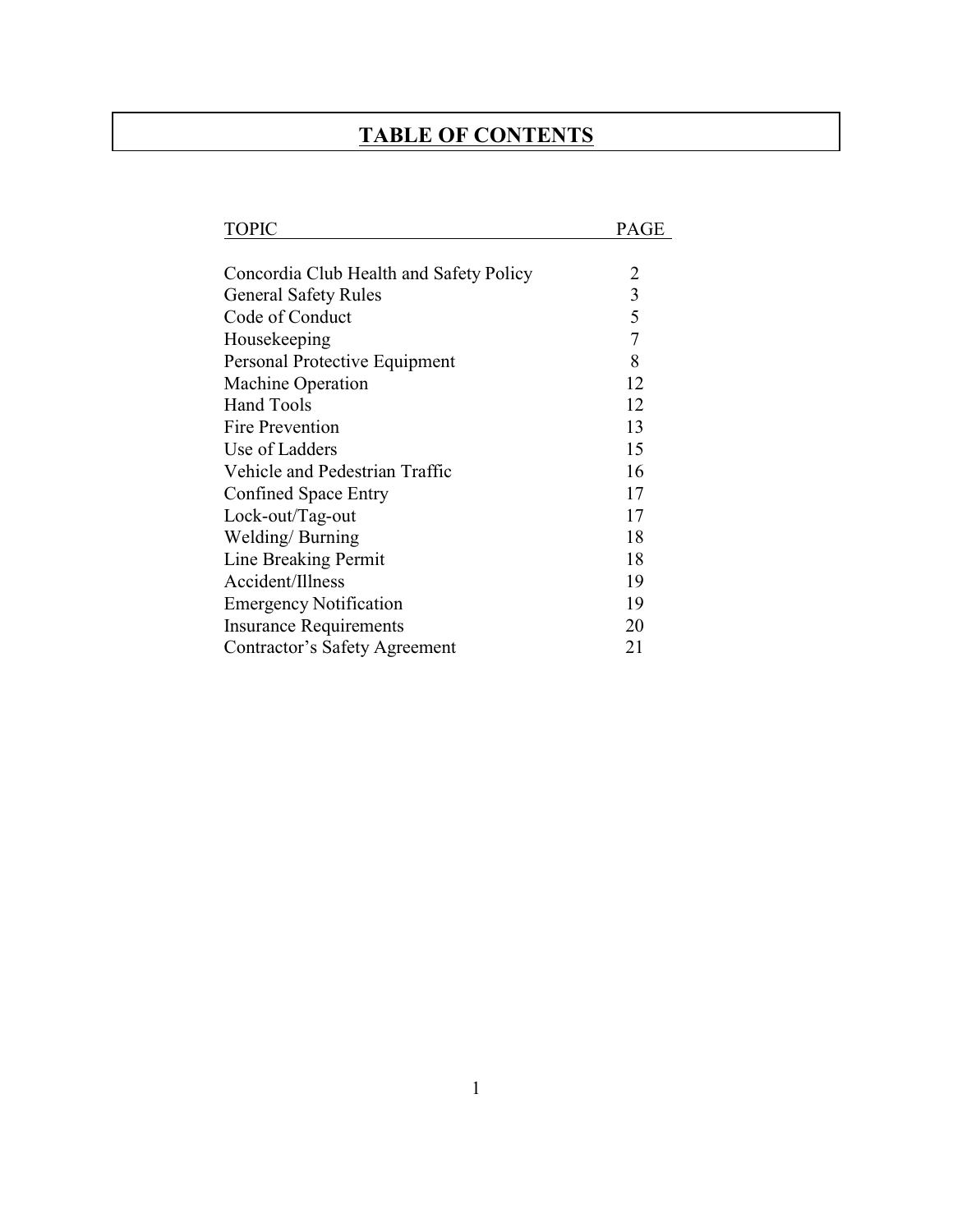

# Concordia Club

# Health and Safety Policy

Management of the Concordia Club is vitally interested in the health and safety of its employees.

Protection of employees from injury or occupational disease is a major continuing objective. The Concordia Club will make every effort to provide a safe and healthy work environment. All managers, supervisors and workers must be dedicated to the continuing objective of reducing risk of injury and following the legislative requirements for a safe work environment.

The Concordia Club, as employer, is ultimately responsible for worker health and safety and promises that every reasonable precaution will be taken for the protection of workers. The Concordia Club will also make every reasonable effort to provide suitable return to work opportunities for every employee who is unable to perform his or her regular duties following a work related injury/illness.

Managers and supervisors will be held accountable for the health and safety of workers under their supervision. Supervisors and managers are responsible to ensure that equipment is safe and that workers, work in compliance with established safe work practices and procedures. Workers must receive adequate training in their specific work tasks to protect their health and safety.

Every worker must protect his or her own health and safety, by working in compliance with the law and with the safe work practices and procedures established by the company. All employees including contractors and sub-contractors must comply with the safe work procedures and practices and are required to report any incidents / injuries / and property damage immediately.

It is in the best interest of all parties to consider health and safety in every activity. Commitment to health and safety must form an integral part of this organization, from the President to the workers.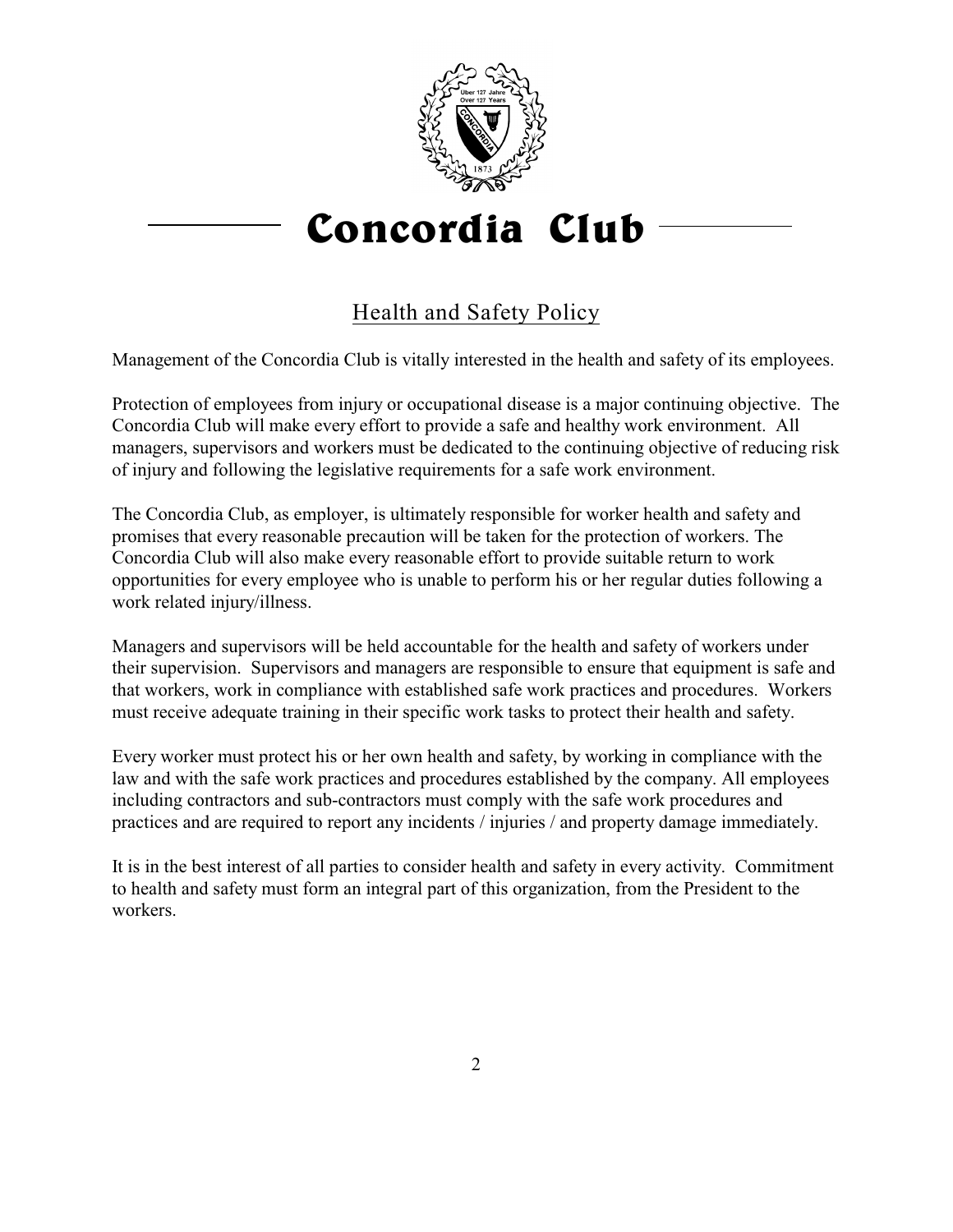# **GENERAL HEALTH AND SAFETY RULES**

- \* Comply with all facility safety signs, directives, and warning notices. Never remove, deface or obscure safety signs without proper authorization
- W Become familiar with any potential hazards in the work area prior to commencing work. This includes overhead cranes, lift trucks activity and energy sources. Ask the Concordia Club Representative who contracted you for your services about the hazards in the area where you will be working. Contractor/service personnel are restricted to the assigned work area and are forbidden to wander about the premises.
- \* Appropriate eye and face protectors, footwear and other personal protective equipment must be used and worn at all times while on the company premises. Concordia Club requires as a minimum that anyone working in areas that require P.P.E. that they wear C.S.A. or A.N.S.I. approved safety glasses with side shields and footwear with toe protection.
- \* Contractor/service personnel are not permitted to operate Concordia Club cranes, elevated work platforms and lift-trucks without first producing proof (Permit or Certificate) that they have received training and are therefore deemed to be competent at the safe operation of this equipment as required under the current **Regulations or Standards**. Copies of all certification must be left with the main office before use of any equipment.
- W Ensure that daily equipment and vehicle inspections are conducted, and that any unsafe workstation or assigned work area, condition, hazard, practice or defective material, equipment, tool, machinery, vehicle or workmanship is reported to supervisors and the main office.
- $\star$  Only trained and authorized personnel are permitted to work on energy sources. When working with energy sources such as chemical, thermal, mechanical, electrical, or gravitational, "Lock-out/Tag-out" procedures must be followed. As a guideline, refer to the Ministry of Labour Engineering Data Sheet currently in use by company maintenance personnel.
- \* No contractor will perform welding and burning, confined space entry or hazardous line breaking without receiving permission from the Health and Safety department or other knowledgeable & trained Concordia Club personnel.
- \* In order to better protect personnel, property and the environment, contractor/service personnel must first submit Material Safety Data Sheets (MSDS) to the safety department personnel for approval prior to using known hazardous materials on Concordia Club property.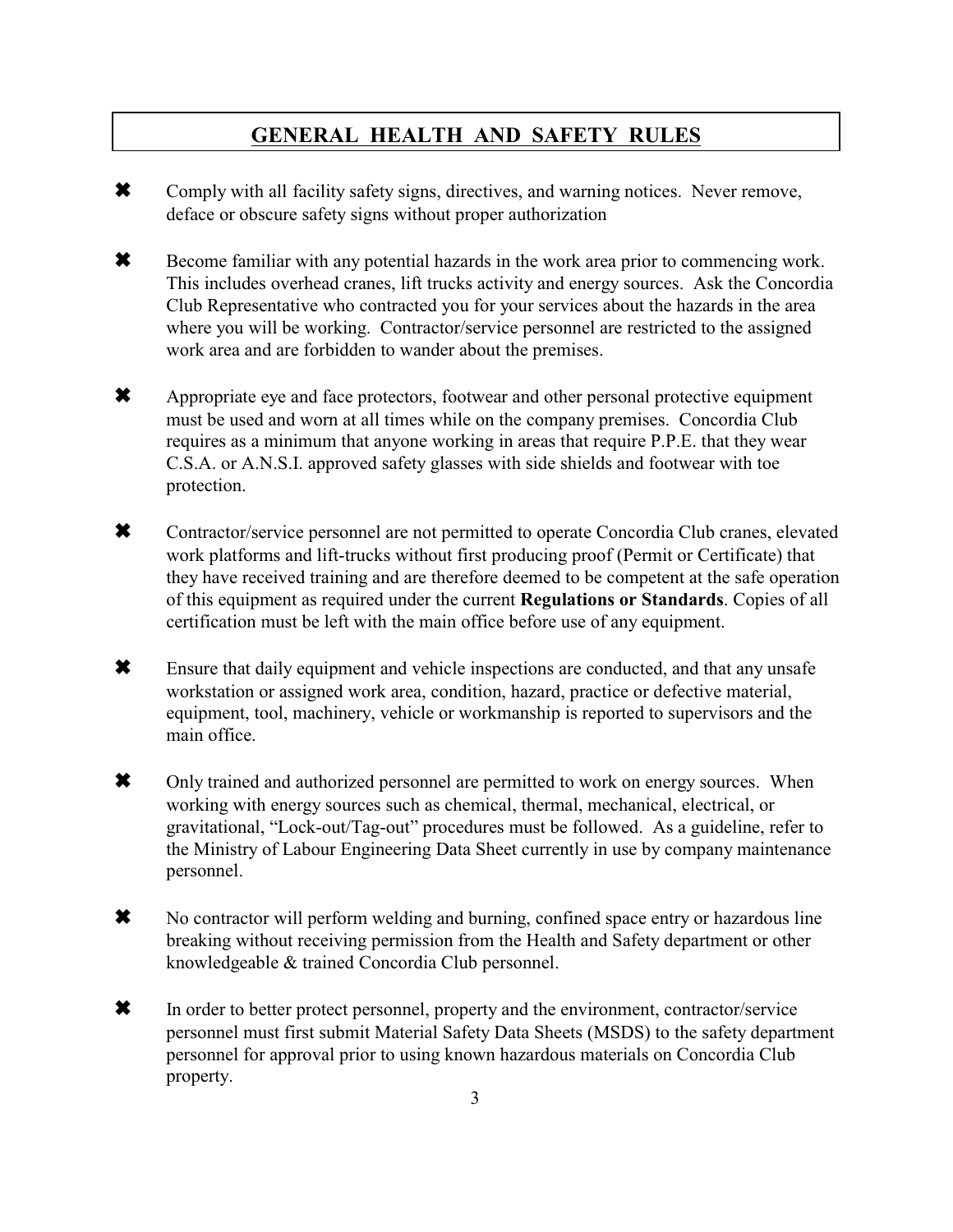# **GENERAL HEALTH AND SAFETY RULES CONTINUED...**

- \* Disposal of hazardous waste or hazardous by-products on the Concordia Club property is not permitted.
- W All accidental releases of harmful emissions (ie. spills) into the environment, as well as any other types of environmental incidents must be reported immediately to the safety department personnel and supervisor of work site.
- Wever induce or direct another person to violate a safety rule or condone such violations.
- W All accidents, damages and injuries must be reported to Concordia Club management immediately.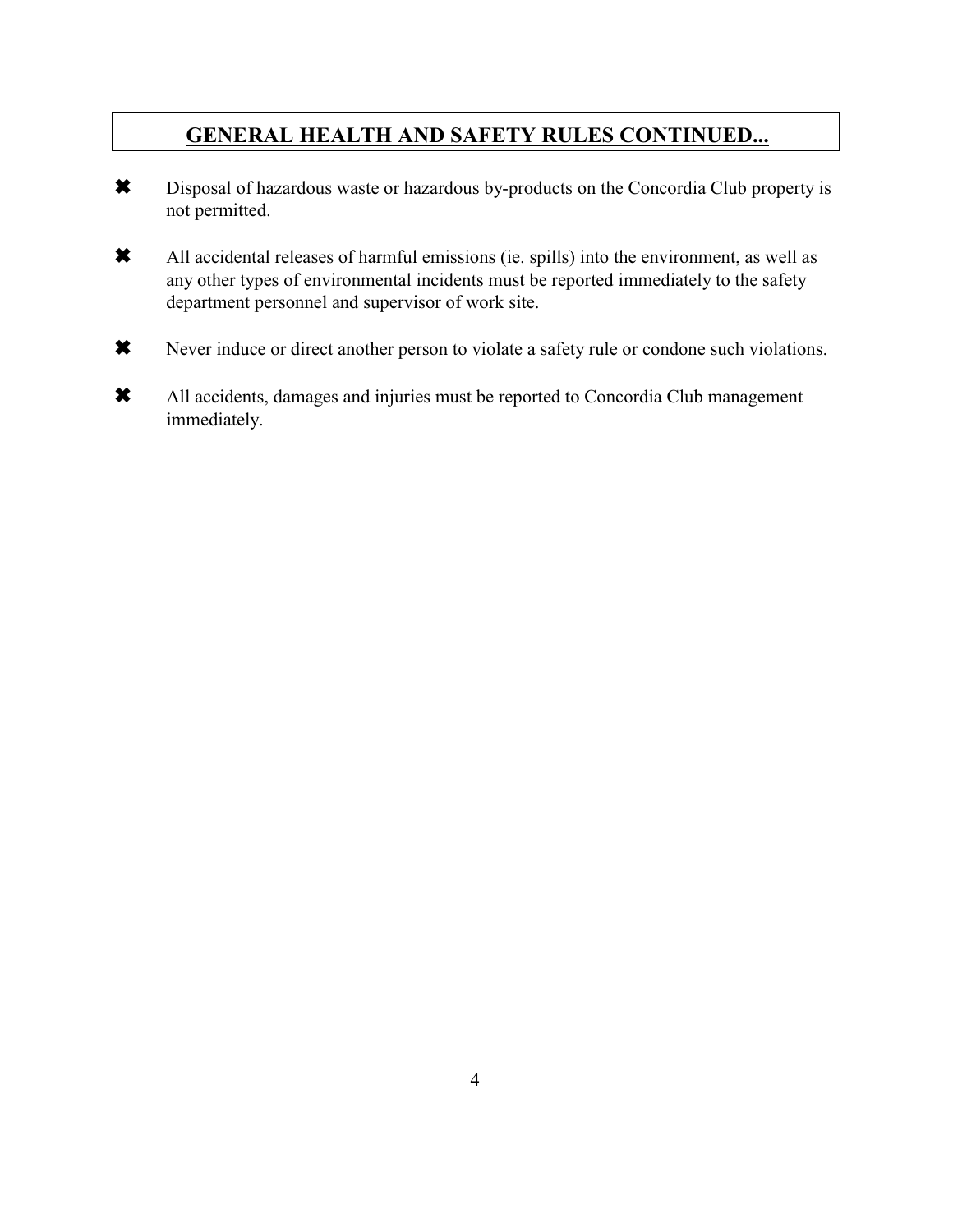# **CODE OF CONDUCT**

Contractors and their employees are asked to observe certain Code of Conduct rules to ensure the preservation of orderliness and everyone's safety. These rules are general in nature and are based on simple courtesy. Failure to observe these rules may result in a contractor or a contractor's employee being asked to leave the premises. The basic rules of conduct are:

- 1. All rules, instructions and common practices relating to health, safety, environmental and fire protection **must** be observed.
- 2. Smoking is not permitted inside any of the Concordia Club buildings ( including the tent once sides are inclosed), outside where flammable/combustible liquid waste and compressed gas cylinders are stored, or where gas or diesel fuel dispensing take place.
- 3. No one shall be under the influence of a controlled substance and/or in possession of an alcoholic beverage or a controlled substance while on company property.
- 4. Deliberate tampering, sabotage, or damage to company or an employee's property, or processes of production or delivery is not allowed.
- 5. Theft, or aiding in the commission of theft, removal of packages or articles from the company's property without proper authority is not permitted.
- 6. No one shall intimidate, coerce or interfere with the rights of another person. Fighting, threatening bodily harm or use of profane, abusive or threatening language is not permitted on the premises of the Concordia Club as per the Violence and Sexual harassment policy.
- 7. All contractor/service personnel and their guests shall enter and leave the facility at the proper location and sign in and out at the receptionist's station.
- 8. Gambling is not permitted on the Concordia Club premises.
- 9. Possession of firearms or other dangerous weapons is not permitted on the Concordia Club premises.
- 10. Possession of cameras and/or any form of recording devices is not permitted without proper authorization.
- 11. Engaging in horseplay, pranks, contests, feats of strength, running, or rough or boisterous conduct on company premises is not allowed.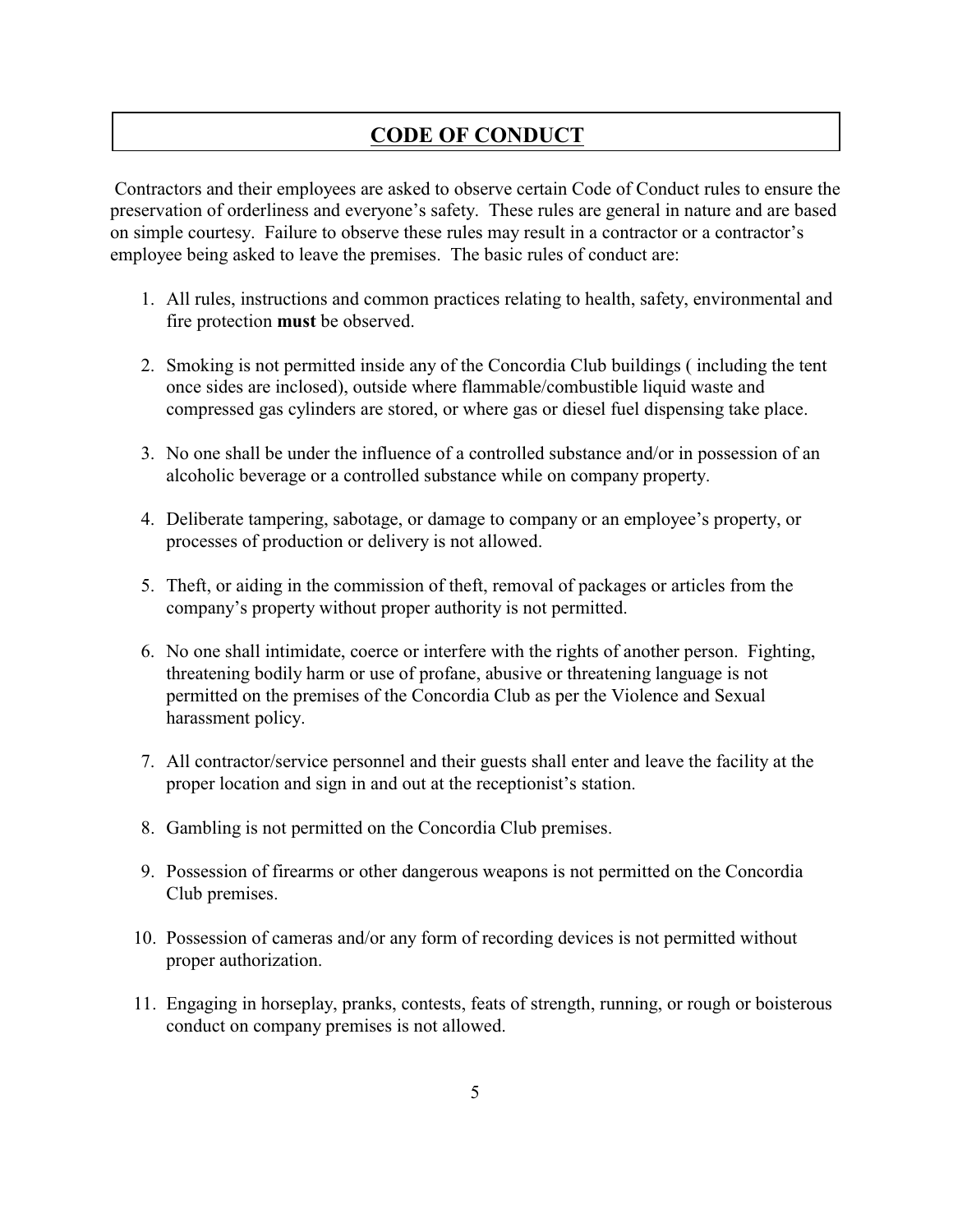# **CODE OF CONDUCT CONTINUED...**

- 12. No person shall intentionally commit an act which would endanger human life, property, or the environment.
- 13. Defacing, distributing, posting or removing written or printed material, in any form, on the bulletin board or other company property without proper authority is not permitted on Concordia Club premises.
- 14. Soliciting, and collecting contributions without Concordia Club management approval is not permitted.
- 15. Immoral or indecent conduct, including sexual harassment, as well as physical intimidation or coercion of any kind is not accepted on the Concordia Club premises.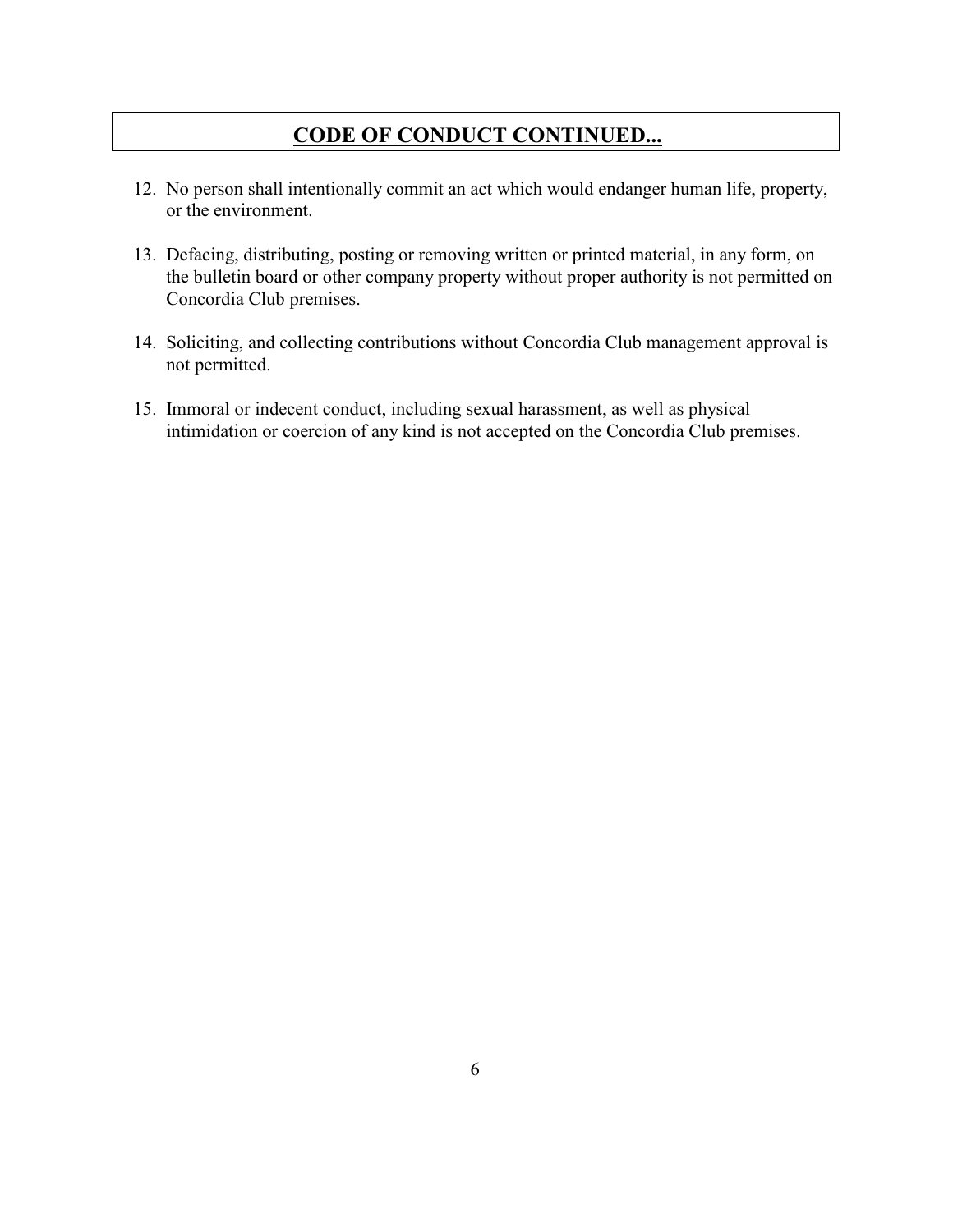# **HOUSEKEEPING**

#### **When working in an office area:**

- W Use caution to protect office surfaces from dust and debris.
- W If necessary to move office furniture, get help.
- **<sup><del></del>** $\bullet$  Be sure to keep all exits clear.</sup>
- W Do not drape telephone or extension cords across aisles.
- W Be sure electrical cords and connectors are in good shape. Report any frayed or exposed wires to area personnel or the location's safety personnel.
- W Keep file drawers closed when not in use.
- \* DO NOT use office furniture as a ladder.
- $\star$  Notify the area supervisor of any unsafe conditions that could cause other to trip, slip, stumble or fall.

#### **When working in a construction environment:**

- W Keep your work area as clean and orderly as possible.
- W Keep all exits clear of obstructions.
- W Do not place tools or materials where they might fall on another person or cause them to trip.
- W Clean the work area when the job is finished and at the end of the work day.
- W Clean up and report to the location's safety personnel any spills of oil, solvents or other chemicals.
- W All hazardous chemical and materials must be held in the proper container and labelled to identify the materials and its hazards.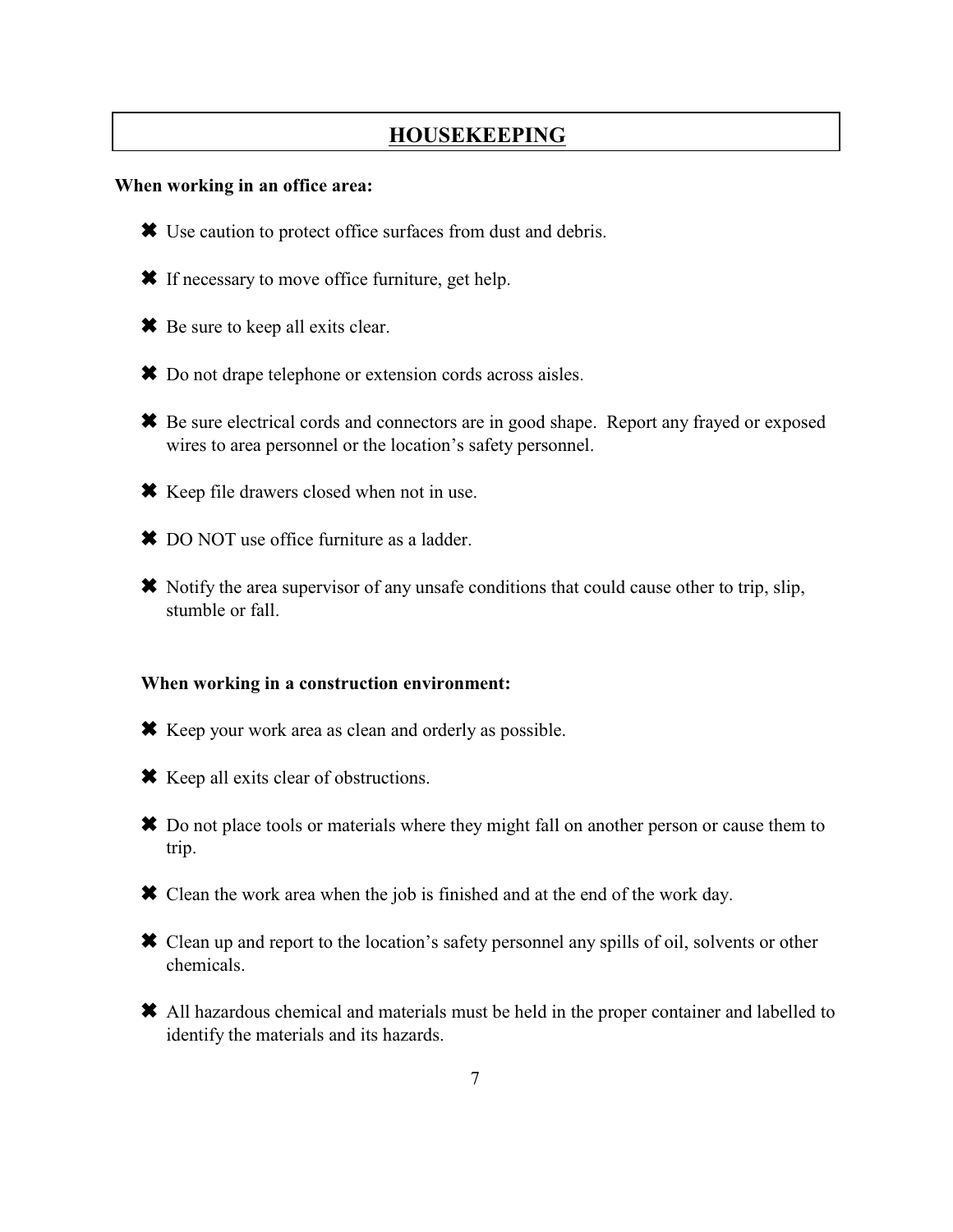The Concordia Club requires that personal protective equipment (P.P.E.) Be worn at all times when hazards are present. The equipment shall be provided to contract employees by their employer. The contract employer is responsible for ensuring that their employees are properly trained on the equipment and understand its proper use, limits, and care. The following is a general guideline for P.P.E. use:

#### **Eye Protection:**

- 1. C.S.A. or A.N.S.I. approved eye protection must be worn whenever the potential exists for exposure to dangerous or hazardous substances or particles. Glasses must be worn at all times while on company premises, except during arrival and departure, in break areas, washrooms and offices. The types of eye protection considered are:
	- $\rightarrow$  Safety Glasses.
	- $\rightarrow$  Chemical splash goggles
	- $\rightarrow$  Full-face shield
	- $\rightarrow$  Welder's goggles and welder's hood
	- $\rightarrow$  Injurious radiant energy protection (ie. laser goggles)
	- $\rightarrow$  A combination of the above as required
	- 2. When cutting, grinding, drilling or handling hazardous materials, protective goggles or a full-face shield is to be worn.
	- 3. Goggles or face shields are never to be used to *replace* safety glasses... always wear over safety glasses.
	- 4. Street glasses constructed of safety glass do not meet recognized criteria to adequately protect you in the industrial setting. Be sure you possess the proper eye protection and wear it where eye protection is required.
	- 5. Contact lenses are not considered protective devices and may not be worn where eye protection is required.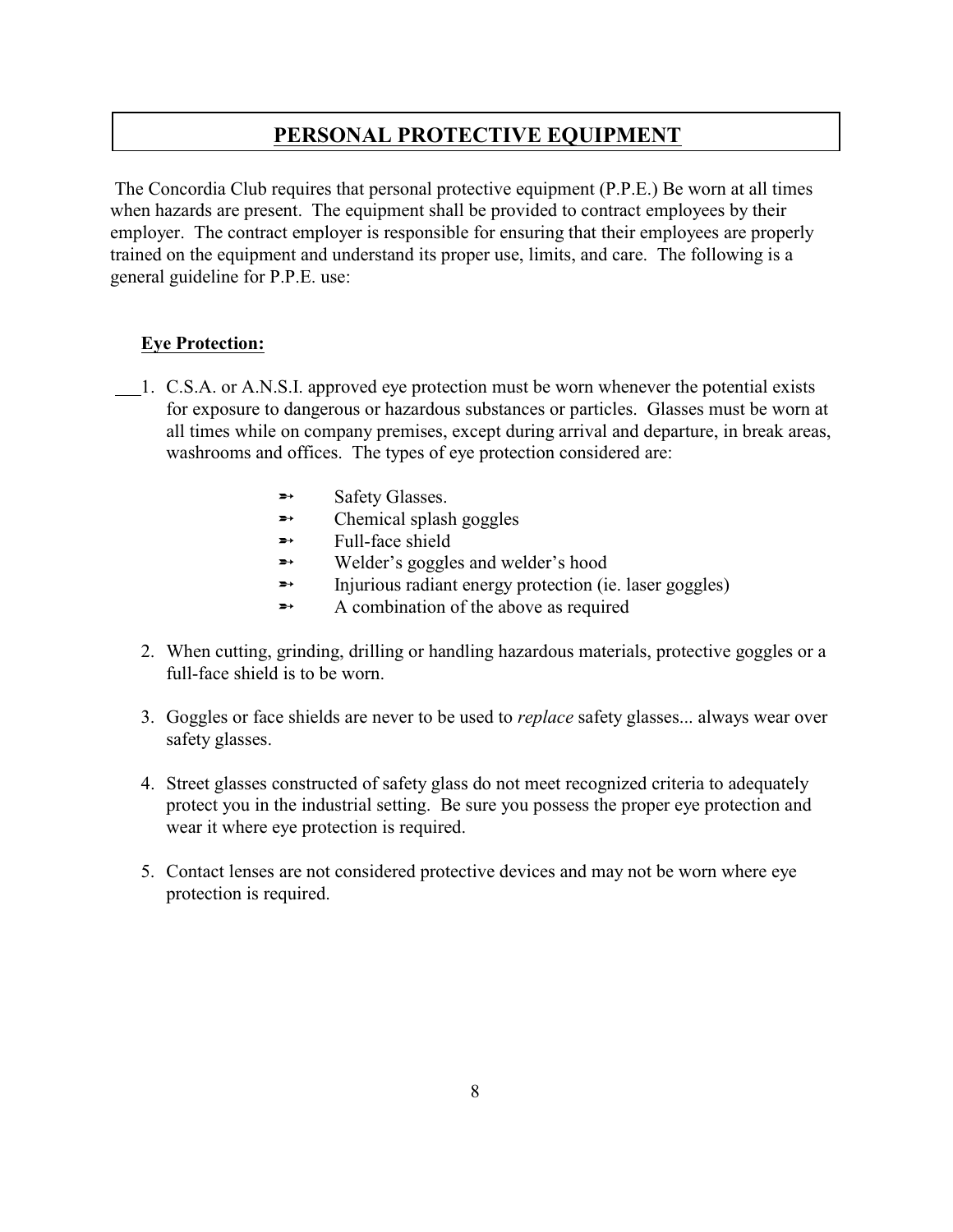#### **Hearing Protection:**

- 1. Hearing protection is required where noise levels exceed certain limits
- 2. If you are working in a posted area, you must comply with the requirement.
- 3. If the job you are performing causes noise which exceeds allowable limitations, hearing protection must be worn, and the area must be temporarily posted with signs calling for hearing protection.
- 4. Acceptable hearing protection may include ear plugs and ear muffs.
- 5. If noise levels are questionable, contact the location's safety personnel for a noise level check.

#### **Head Protection:**

- 1. Head protection is required if you work where there is risk of injury from falling objects or if you work near exposed electrical conductors which could contact the head.
- 2. Areas where overhead work is being performed must be clearly marked with hazard signs, and every effort must be made to barricade the area to keep traffic clear.
- 3. The three classes of hard hats are:
	- **Example 3 Class A** hard hats are made from insulating materials to provide protection from failing objects and electrical shock by voltages up to 2,200 volts.
	- **EXECT A** Class **B** hard hats are made from insulating material to protect the head from falling objects and electrical shock by voltages up to 20,000 volts.
	- **Exercise C** hard hats are designed to protect the head from falling objects, but are not designed for use around live electrical wires or where corrosive substances are present.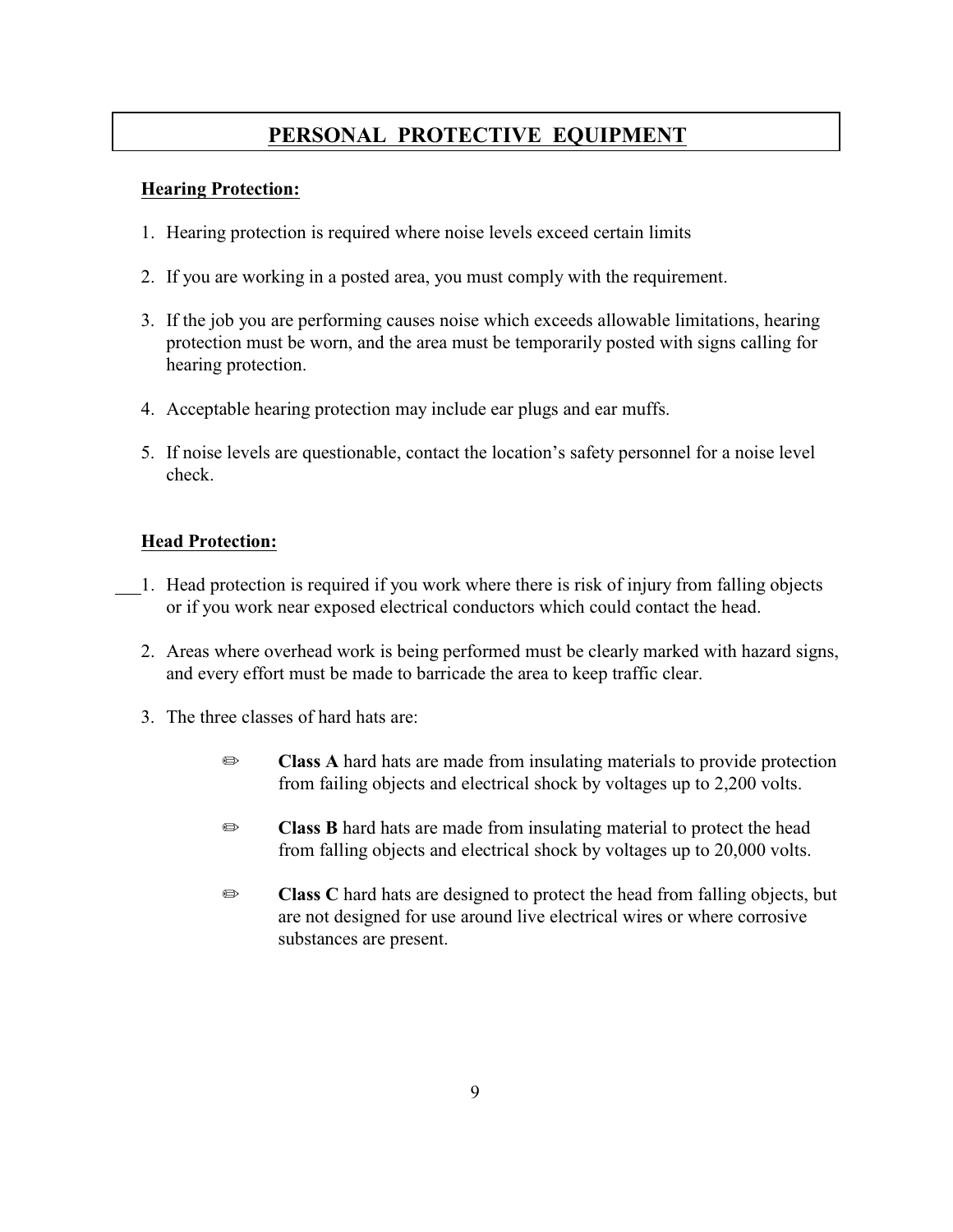#### **Hand Protection**

- 1. Hand protection must be worn when you are exposed to hazards such as those frm skin absorption of harmful substances, severe lacerations, severe abrasions, punctures, chemical burns, thermal burns, and harmful temperature extremes.
	- 2. When working with chemicals, gloves should be taped off at the top or folded with a cuff to keep liquids from running inside your glove or onto your skin.
	- 3. Vinyl, rubber or neoprene gloves are sufficient when working with most chemicals. However, if working with petroleum based products, a synthetic glove will be needed.
	- 4. Leather or cotton knitted gloves are appropriate for handling most abrasive materials. Gloves reinforced with metal staples offer greater protection from sharp objects.
	- 5. Do not wear metal-reinforced gloves when working with electrical equipment.

#### **Foot Protection**

- 1. C.S.A. or A.N.S.I. approved foot protection (steel toe minimum) is required when there is the threat of heavy or sharp object falling on your foot, when there is the threat of heavy objects falling over your feet, and when you may step on a sharp object that could pierce the sole of your shoe. This includes all areas.
	- 2. Rubber or synthetic boots are required when working around hazardous chemicals.
	- 3. When working around exposed electrical wires or connections, metal free boots are necessity.
	- 4. Visitors and office staff are permitted to pass through operating areas of the facility without steel toed shoes as long as they stay within the designated walk aisles, and do not enter into construction areas.

#### **Respiratory Equipment**

Workers who will be exposed to potentially toxic hazards must wear suitable respiratory equipment to protect against known hazards. Acute or chronic injury can result from over exposure to fumes, vapours, various metal particles, gases, dusts, mists and smoke.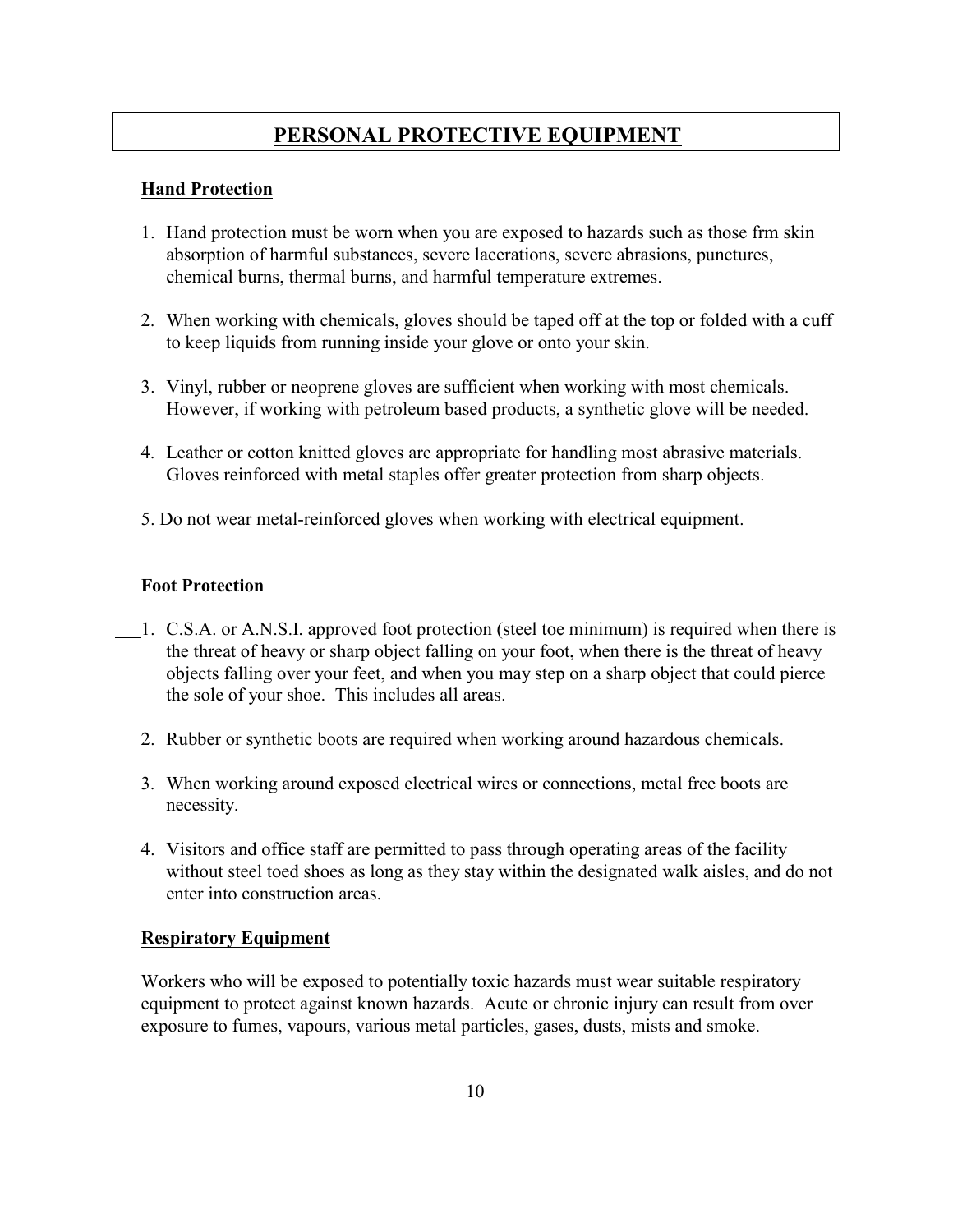#### **Protective Clothing**

Contractor employees who are exposed to potential hazards as a result of working with extreme temperatures, and/or toxic or corrosive chemicals, must wear suitable clothing for protection. These hazards include corrosive chemicals, molten metal, toxic paints, and variable temperatures. Gloves aprons, sleeves, coats, respirators, hard hats, safety shoes, and clothing are among the types f which may be required.

#### **Dress Attire**

- 1. Contractor employees are expected to wear clothes that are safe and suitable for meeting the requirements of the job. Work attire in a construction setting may not include shorts or open toe shoes, and a full length shirt must be worn at all times.
	- 2. Where there is a risk of injury from entanglement in moving parts of machinery, combustibles or toxic contaminants, contractor employees shall confine their hair, and remove all dangling jewellery and loose clothing to eliminate hazards. Pony tails are unacceptable, but hair tucked under a baseball cap or inside a hair net is acceptable. Jewellery that is eclectically conductive and could potentially cause injuries must be removed or taped.

# **Fall Arresting Equipment**

Fall arresting equipment, which consists of a lanyard and harness, must be worn by any contract/service personnel who are exposed to the hazard of failing. It must be worn when operating a boom. The equipment should be inspected each time it is worn. The lanyard must be replaced if used in the event of a fall.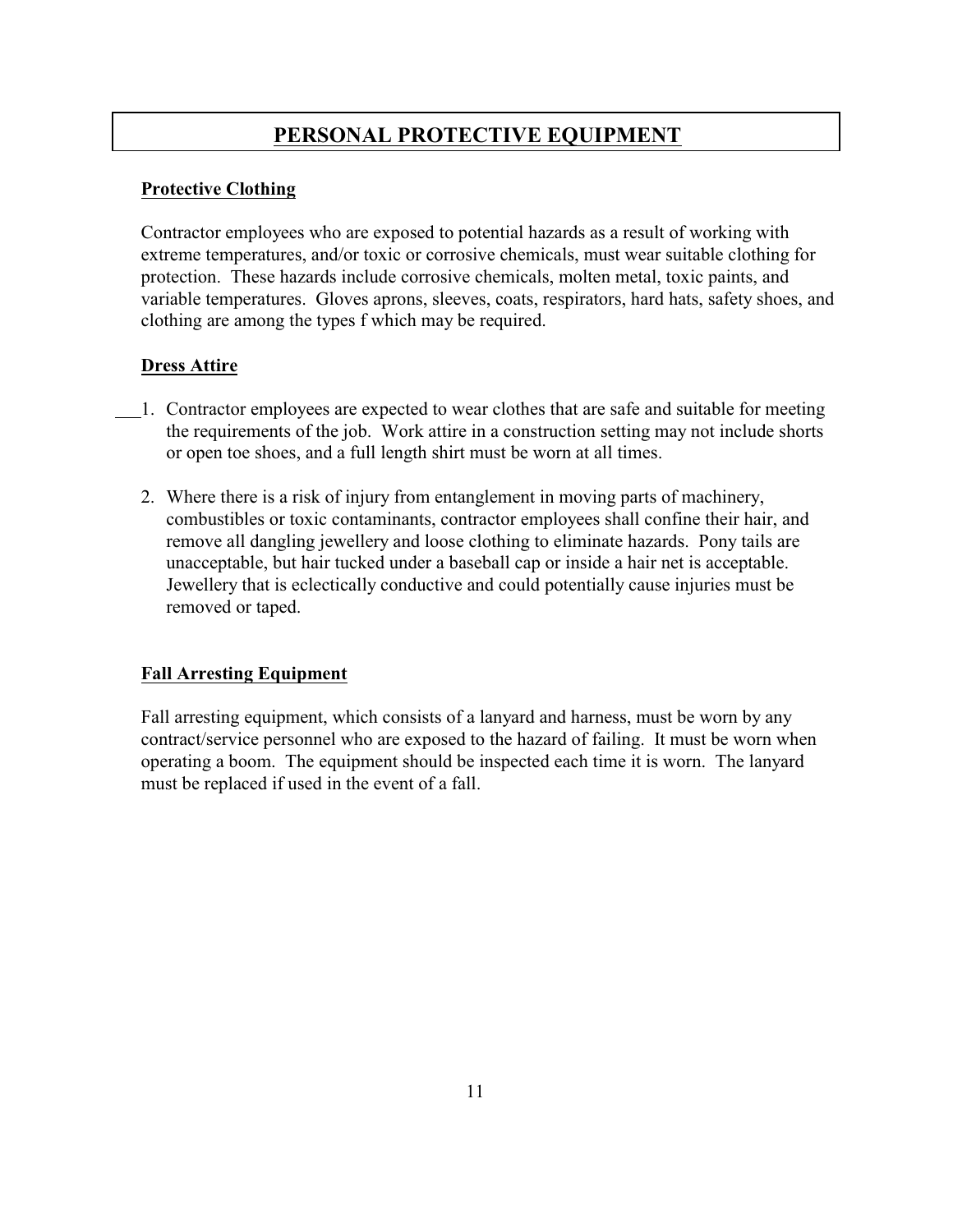# **MACHINE OPERATION**

- 1. Use only machines and equipment that you are authorized and qualified to operate. Lift trucks, cranes, elevated work platforms, and all other machines/equipment should be inspected prior to using them.
- 2. Before starting any machine, be sure that all safeguards are secure and properly in place. Never block out or make safety guards or devices inoperable. Any absence of, or defect in, a safety device must be reported to the appropriate Health and Safety personnel.
- 3. Never leave a machine alone when it is operating.
- 4. If it is necessary to make adjustments, clean or repair a machine, first turn it off and allow it to come to a complete stop. Use lockout/tag out procedures when appropriate.
- 5. Do not attempt to brake or slow down moving machinery with your hand or any foreign device.
- 6. Wear all personal protective devices required when operating machinery.
- 7. No contracts/service personnel shall operate unsafe equipment, machinery, devices or commit any unsafe work that could injure them or any other workers. In addition, no unsafe working conditions should be created which could result in injury or jeopardize the building, its contents, or the environment.

# **HAND TOOLS**

- 1. Hand tools should be kept clean and in good condition.
- 2. Use the proper tool for the job.
- 3. Hand tools should be carried in a tool box or in a tool belt. Carrying tools in your pocket is potentially dangerous.
- 4. Do not use excessive force on any hand tool.
- 5. Be sure all electrically powered hand tools are properly grounded (three-pronged plus or double insulated) before using them.
- 6. Wear the appropriate personal protective equipment at all times when operating or near operating hand tools.
- 7. Inspect all tools prior to using them to ensure that they are operating correctly.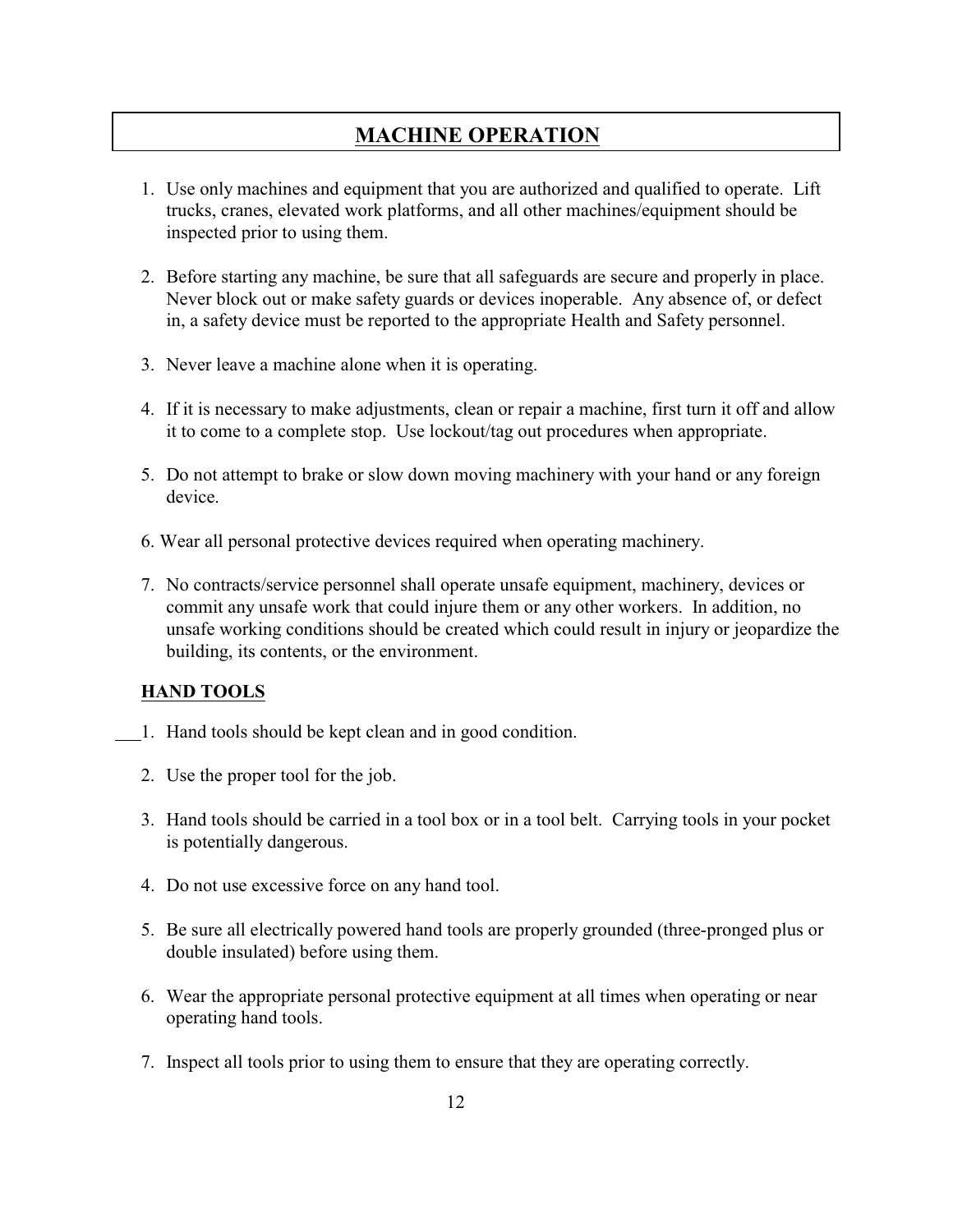# **FIRE PREVENTION**

Fire within the facility can range from minor damage to total destruction and loss of life. We must all make a dedicated effort to safeguard the facility and fellow personnel by using good judgement at all times to prevent fire. The following are important procedures to follow:

- 1. Know emergency phone numbers or where to refer to them.
- 2. Fire extinguishers, fire hoses, sprinkler stations and sprinkler heads must be kept clear of obstructions and accessible at all times. Any of these which are used , missing or inaccessible should be reported to Health and Safety personnel immediately.
- 3. Familiarize yourself with evacuation routes. In the event of a facility evacuation you are to leave through the nearest exit and meet in the front of the garage. Only trained personnel may respond to fire emergencies.
- 4. Contractor/service personnel are not permitted to park their vehicles within 20 feet of the building (fire lane). The only exception to this is for the purpose of loading or unloading equipment and supplies.
- 5. Smoking is not permitted at all inside the building ( including the tent) or outside the buildings where flammable/combustible liquid waste and compressed gas cylinders are stored or where gas or diesel fuel dispensing takes place.
- 6. In areas where flammable or combustible liquids are dispensed or stored, no open flames, sparks or other sources of ignition are permitted due to the risk of a fire or explosion.
- 7. When dispensing of flammable liquids, ensure bonding and grounding procedures are followed to prevent static electricity buildup.
- 8. Flammable materials must be stored in approved U.L. or U.L.C. gasoline and diesel fuel containers before being placed in approved storage lockers or being transported.
- 9. Be sure all pumps and pouring vessels are properly grounded and bonded to the receiving container when transferring flammable liquids.
- 10. Rags contaminated with flammable or combustible liquids must be disposed of by placing the rags in approved storage containers, which are to be emptied daily.
- 11. Compressed oxygen and acetylene gases must be kept separate by at least 20 feet. The only exception to this is when the cylinders are in use.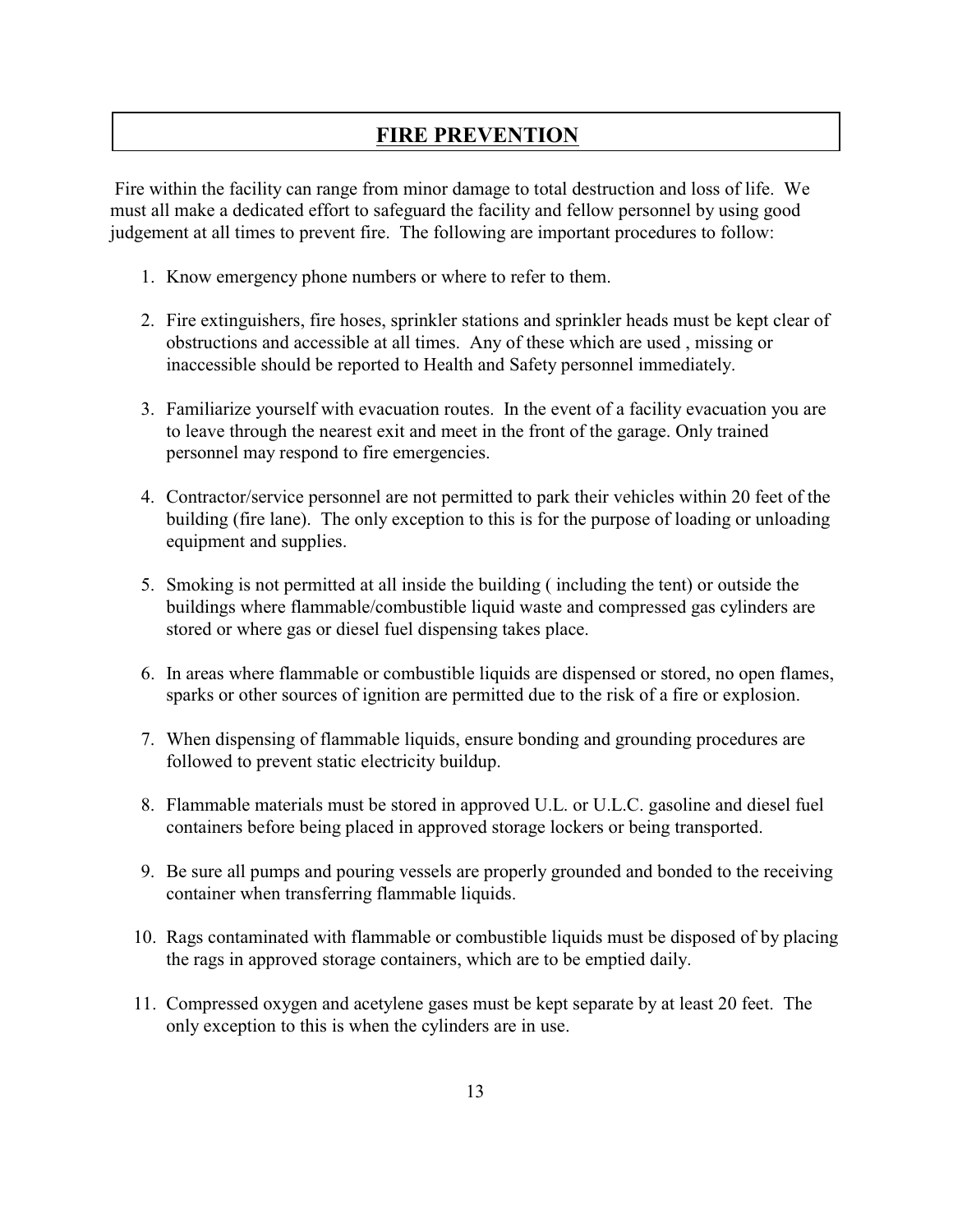# **FIRE PREVENTION CONTINUED..**

#### **Fire Extinguishers**

Portable fire extinguishers are mounted at strategic locations throughout the facility. Here at the Concordia Club we use:

**Type B: Dry Chemical:** Used for flammable liquids

If you are unaware of where to find extinguisher, please check in with the office for a complete floor plan of where to find the fire extinguishers.

#### **In Case of Fire:**

- 1. If you discover a fire, summon assistance and fight the fire with the portable fire extinguisher. **Under no circumstances are you to endanger your life in doing so.** If the fire is beyond your control, get to safety immediately and call for help.
	- 2. When the fire alarm is pulled/sounds proceed to the nearest safe exit following instructions from evacuation coordinators or employees.
	- 3. Never re-enter a building which has been involved in a fire without permission from a party with authority. Under no circumstances should anyone re-enter an area until it is indicated as being safe.
	- 4. All fires must be reported immediately.
	- 5. If you should discharge a fire extinguisher for any reason, report it to Health and Safety personnel.
	- 6. The local fire department can be summoned by calling 911 from any telephone capable of calling outside the facility.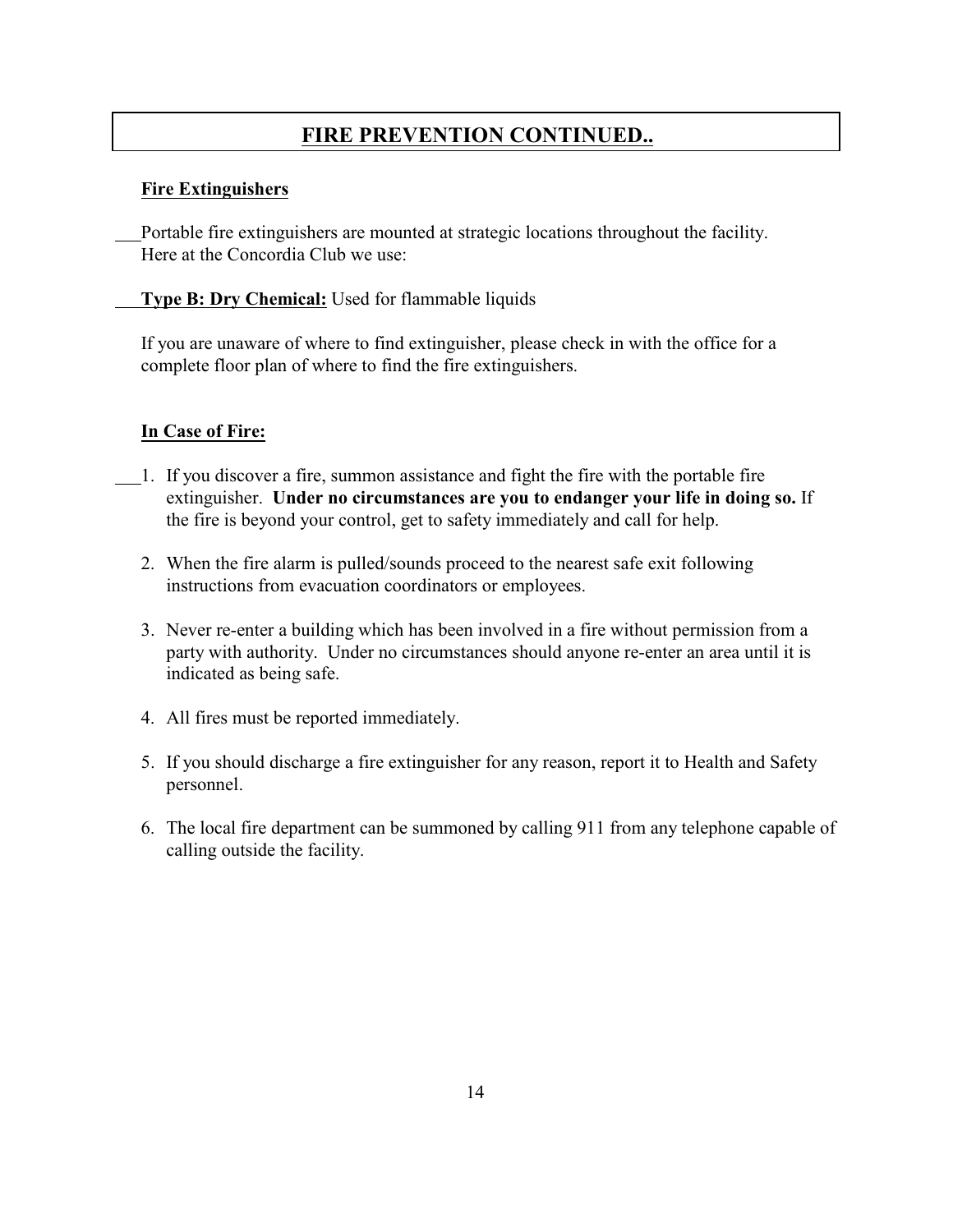# **USE OF LADDERS**

Ladders can be dangerous is not used correctly. The following guidelines are to be considered when using a ladder on the Concordia Club premises.

- 1. Be sure to use the proper ladder for the work to be accomplished.
- 2. Never use boxes, crates, racks or other makeshift arrangements in place of the proper ladder.
- 3. Never climb on machinery or stock.
- 4. Before using any ladder, inspect it for missing cleats, cracked or slippery rungs or broken spreaders.
- 5. When using a straight ladder, be sure the distance from the wall to the base of the ladder is about one-fourth the distance from the base to the ladder's support.
- 6. Be sure a step ladder is fully opened and the locking device is set before using the ladder.
- 7. Always use both hands when climbing a ladder. Never stand on the top rung or step of a ladder.
- 8. Never reach from any ladder. Move the ladder as close to your work as possible.
- 9. Always use ladders with non-slip safety feet.
- 10. Always tie off an extension ladder.
- 11. Always ensure ladders are in *good* working condition.
- 12. Always store ladders in their proper place and position.
- 13. Always discard broken ladders.
- 14. Do not use a metal ladder near live energized equipment. Example: Overhead cranes.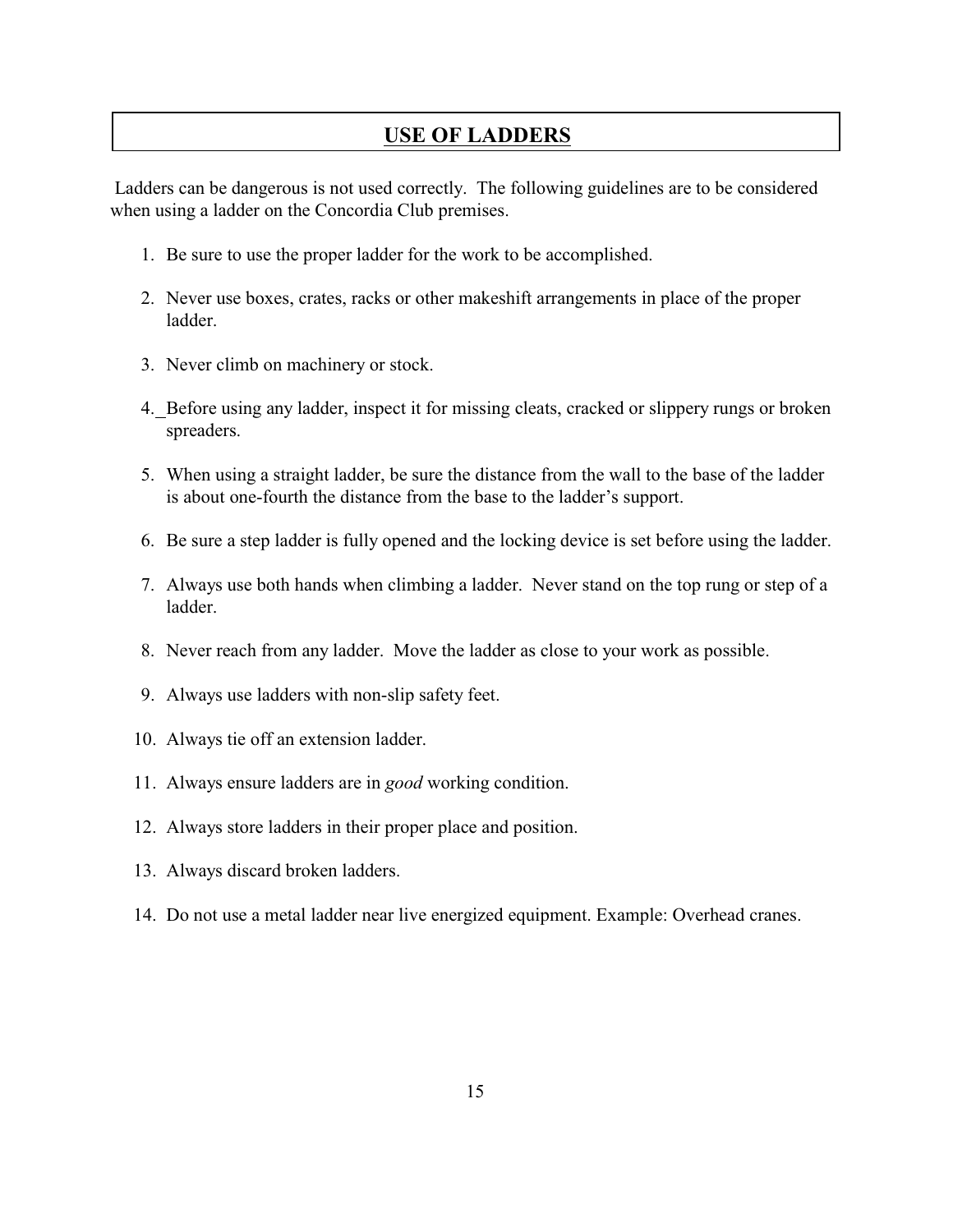# **VEHICLE AND PEDESTRIAN TRAFFIC**

Normal operations at the Concordia Club could involve transporting materials and equipment throughout the facility, especially during the construction of tent for Oktoberfest. Contractors who operate the vehicles used to transport material must drive with extreme care to avoid accidents and personal injury. Pedestrians must be alert when using aisles used by vehicular traffic. The following rules apply to drivers and pedestrians.

#### **Drivers**

- 1. Shall not operate any vehicle unless properly trained and authorized.
- 2. Shall comply with all traffic signs, signals, and regulations.
- 3. Shall not travel faster than 8km (5 m.p.h.) inside buildings. Pedestrians have the right of way at all times.
- 4. Will only use authorized aisles and avoid parking in narrow aisles.
- 5. Shall not carry any passengers on any vehicle unless they are seated in a permanent seat.
- 6. Must report all accidents involving vehicles to area supervision or the location's safety personnel.
- 7. Will inspect their equipment and repair all malfunctions to any vehicle such as: brakes, lights, horns, tires, steering, etc. Faulty vehicles which cannot be repaired will be taken out of service until repairs have been made.

#### **Pedestrians**

- 1. Use handrails on stairs in elevated places. Never jump from platforms, loading docks or other elevations.
- 2. Never run. Use marked aisles. Watch for moving equipment such as lift trucks.
- 3. Never take short cuts through other working areas. Use proper aisles.
- 4. Use caution to avoid tripping, stumbling or slipping.
- 5. Obey posted signs.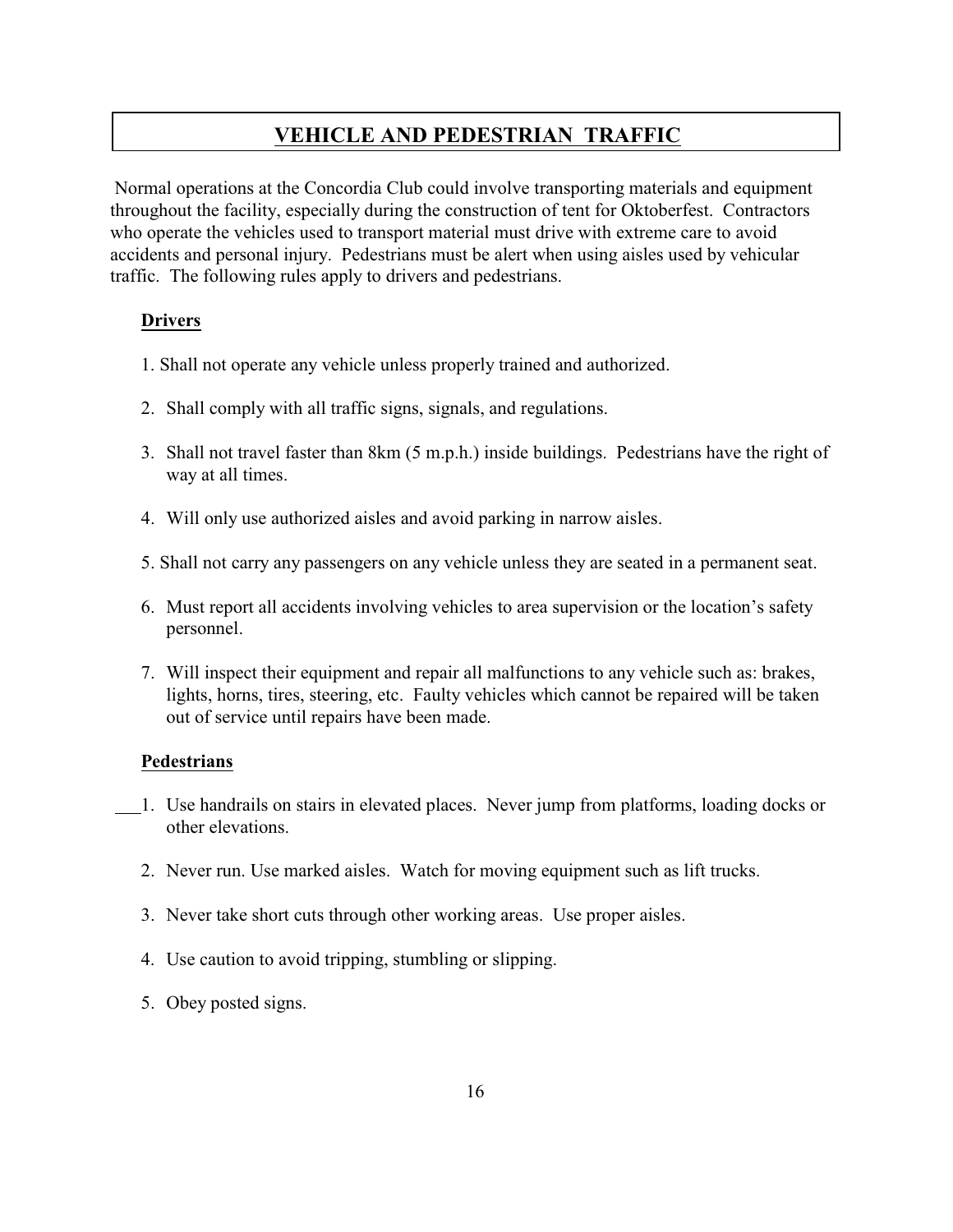# **CONFINED SPACE ENTRY & LOCK OUT/ TAG OUT**

A confined space is defined as a space that is deficient in oxygen, dangerous due to flammable or toxic vapours and gases, and/or has the potential for the entrapment of personnel. The following guidelines must be adhered to when entry into a confined space is contemplated:

- 1. The situation should be evaluated for alternate methods of performing the work where entry into the space is not necessary.
- 2. Before entry the contractor must provide their written procedure for confined space entry to the Health and Safety department for review. Confined space entry is not permitted without following a written procedure that has been approved.
- 3. All Segments and requirements of the Ontario Occupational Health and Safety Act (OHSA) Regulations and Standards (R.R.O. 1990, Reg. 851, s.67) applicable to confined space entry must be met in the plan, including atmospheric monitoring, use of proper equipment, entry watch systems and emergency response readiness.

# **Lock-out/ Tag-out**

Lock-out procedures are intended to completely disable the source of energy to a device which is being worked on. Only trained and authorized personnel are permitted to work on energy sources. The lock-out/tag-out is accomplished through a procedure involving specific steps which must be followed. Lock-out involves the application of single/multiple padlocks which render the equipment to a state of zero energy. Tag-out means placing a tag on the power source to warn personnel not to turn the power on. Tags do not provide the physical restraint that locks provide, but they are just as important and should be used when it is physically impossible to use a lock-out device. Lock-out/tag-out procedures must be used in full accordance with all O.H.S.A. regulations in at least the following cases:

- \* When making repairs
- \* When performing routine maintenance
- \* When clearing a jammed or blocked machine
- \* To keep personnel out of a dangerous area
- \* To prevent the use of equipment by unauthorized personnel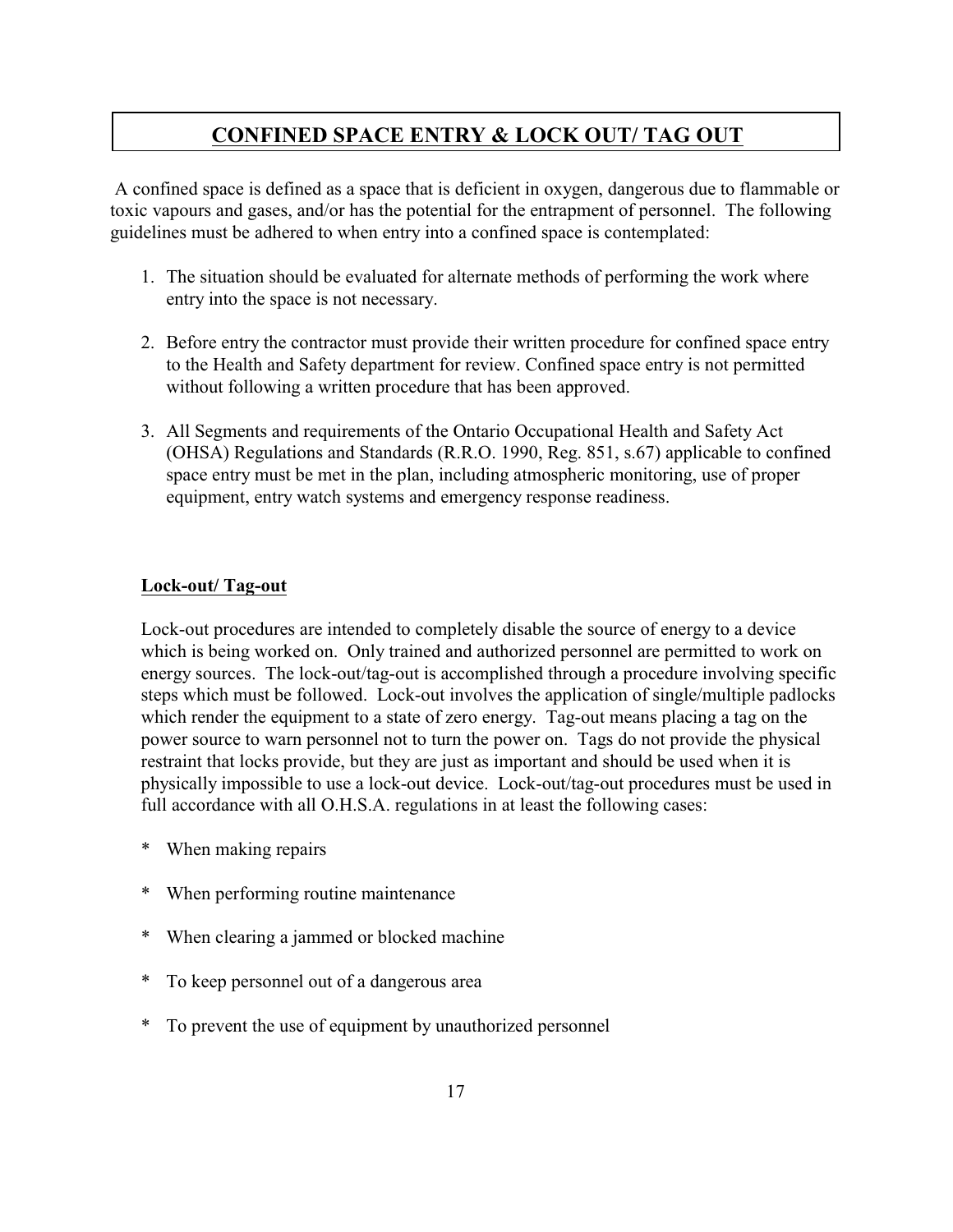# **WELDING , BURNING & LINE BREAKING PERMIT**

#### **Welding & Burning**

Welding and burning is defined as any "hot work" which could cause ignition and subsequent fire involving ordinary combustible materials and/or flammable chemicals. Work commonly included in this classification is arc welding, gas welding, torch soldering, gas torch cutting and heating.

Prior to beginning hot work, proof of certification must be obtained. It must also be shown that all fire prevention steps have been taken, including the removal of combustible and ignitable materials from the vicinity, wet tarp coverings, pedestrian and vehicle protection, adequate extinguishing equipment, fire watch provisions and notifications.

Over head work involving welding and cutting requires a second person to post a fire watch. This person must have at least a 5 lb. ABC fire extinguisher available and must know hot to extinguish small fires. In addition, take all necessary precautions for flammable and combustible materials located in the work area.

Welders must not carry lighters on their person when welding, due to the risk of an accidental release of butane fuel that could result in first, second or third degree burns.

#### **Line Breaking Permit**

Line Breaking is defined as the parting or separating of a pipe, conduit or line that carries a hazardous material such as acid, caustic, or ignitable liquids and solvents or is under high pressure, etc. to the degree that there is a chance of endangerment to human health or the environment it the content are allowed to escape or rapidly purge.

When a pipe conduit or line is determined or suspected to possess the hazards listed above. Proper steps must be taken to ensure the content is:

- \* Known
- \* Risks are completely understood by all personnel
- \* A detailed plan is in place to deal with the situation<br>\* Risk of exposure and spill are adequately controlled
- \* Risk of exposure and spill are adequately controlled<br>\* Steps are taken to clear the area if pecessary and notice
- Steps are taken to clear the area if necessary and notify personnel

When a contractor must deal with the breaking of a line described above, the Health and Safety Department is to be contacted prior to any work beginning to break the line.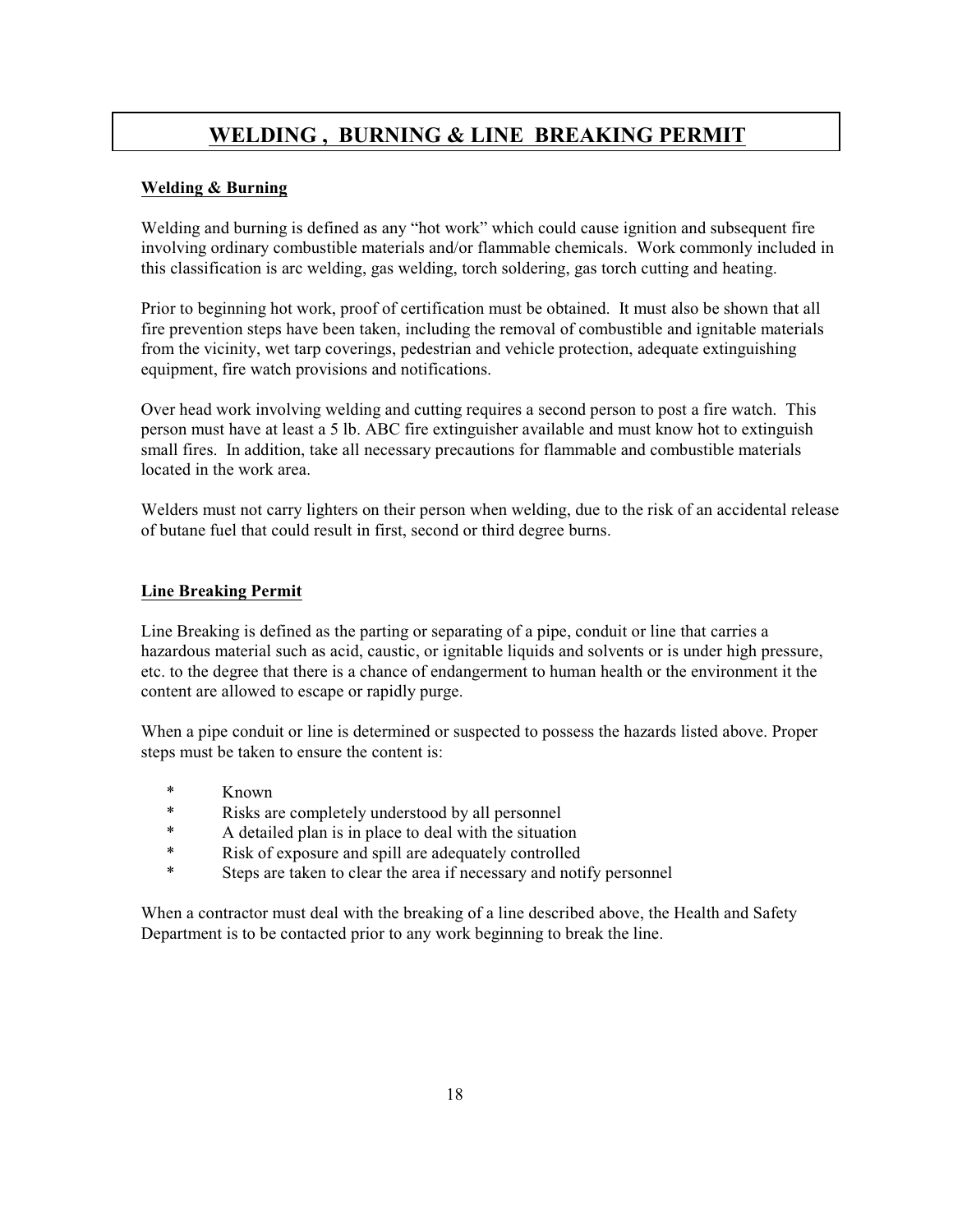# **ACCIDENT/ILLNESS & EMERGENCY NOTIFICATION**

#### **Accident/Illness**

Contractors must provide proof of Workplace Safety and Insurance Board (WSIB) coverage for their employees prior to work beginning. If a contractor's employee is injured on the job, the employee should notify his employer immediately. The contractor should ensure their employees understand the steps to be taken if an occupational incident occurs. The Concordia Club Office should receive notice of all occupational injuries and ensure corrective action is taken to prevent recurrence of the event.

#### **Emergency Notification**

Whenever there is, or there is the potential for, threat to human health, the environment or company property, the party noticing the event is expected to report it. If you are making a call to report an emergency situation, the following should be considered:

- $\sim$  Remain calm and speak slowly, loudly, and clearly.
- $\sim$  Give your name and, if possible, your exact location. If you can't give your exact location, identify significant landmarks around you.
- $\sim$  Give short and exact details of the event.
- $\sim$  Give the status of the situation (ie. fire spreading, personnel injured etc.)
- $\sim$  Clearly identify the assistance you need.
- $\sim$  Give the extension or telephone number from which you are calling.
- $\sim$  Be sure you understand any instructions you may be given.
- ~ *NEVER* hang up first.
- $\sim$  Report the emergency to the office.
- $\sim$  Locate outside emergency vehicles and direct them to the scene.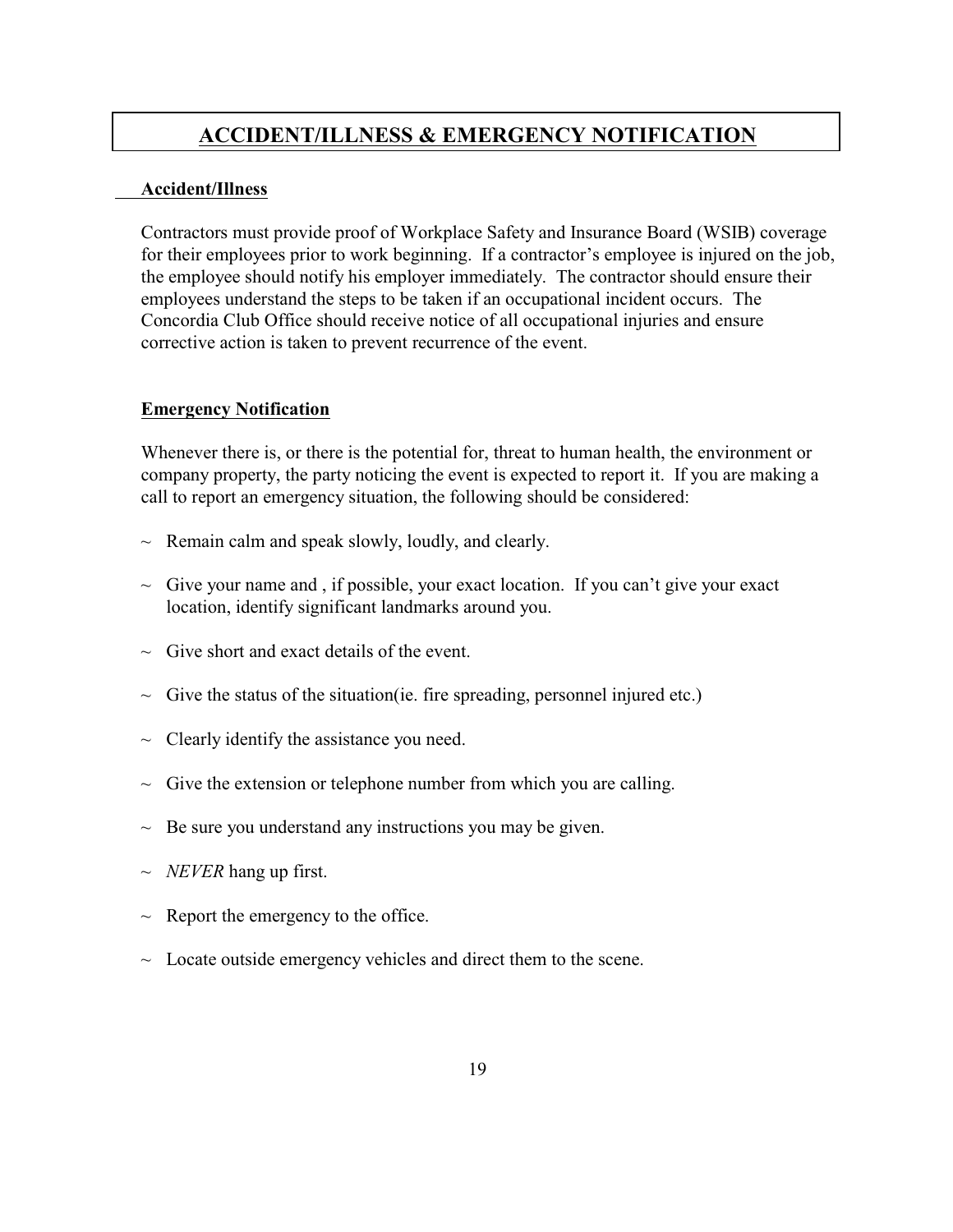# **INSURANCE REQUIREMENTS**

**Concordia Club requires that the following insurance coverage be provided and maintained during the life of the contract. The company has the right to request more than the minimum amount of coverage specified depending on the work that is being performed.**

**A certificate of insurance** *must* **be presented** *before* **work on site may commence and shall be resubmitted when changes or cancellations occur. The certificate should be presented to the main office of the Concordia Club.**

#### **WSIB INSURANCE COVERAGE**

**~** Workplace Safety Insurance Board coverage in accordance with the laws of the province or any other applicable jurisdiction.

# **COMMERCIAL GENERAL LIABILITY INSURANCE**

- $\sim$  Bodily Injury Liability minimum \$2,000,000- \$5,000,000 each occurrence
	- $\sim$  Property Damage Liability \$2,000,000 \$5,000,000 each occurrence
	- $\sim$  Employer's Liability Insurance \$2,000,000 \$5,000,000 each occurrence

# **AUTOMOBILE LIABILITY ( when applicable)**

- $\sim$  Bodily Injury Liability \$2,000,000 \$5,000,000 each occurrence
	- $\sim$  Property Damage Liability \$2,000,000 \$5,000,000 each occurrence